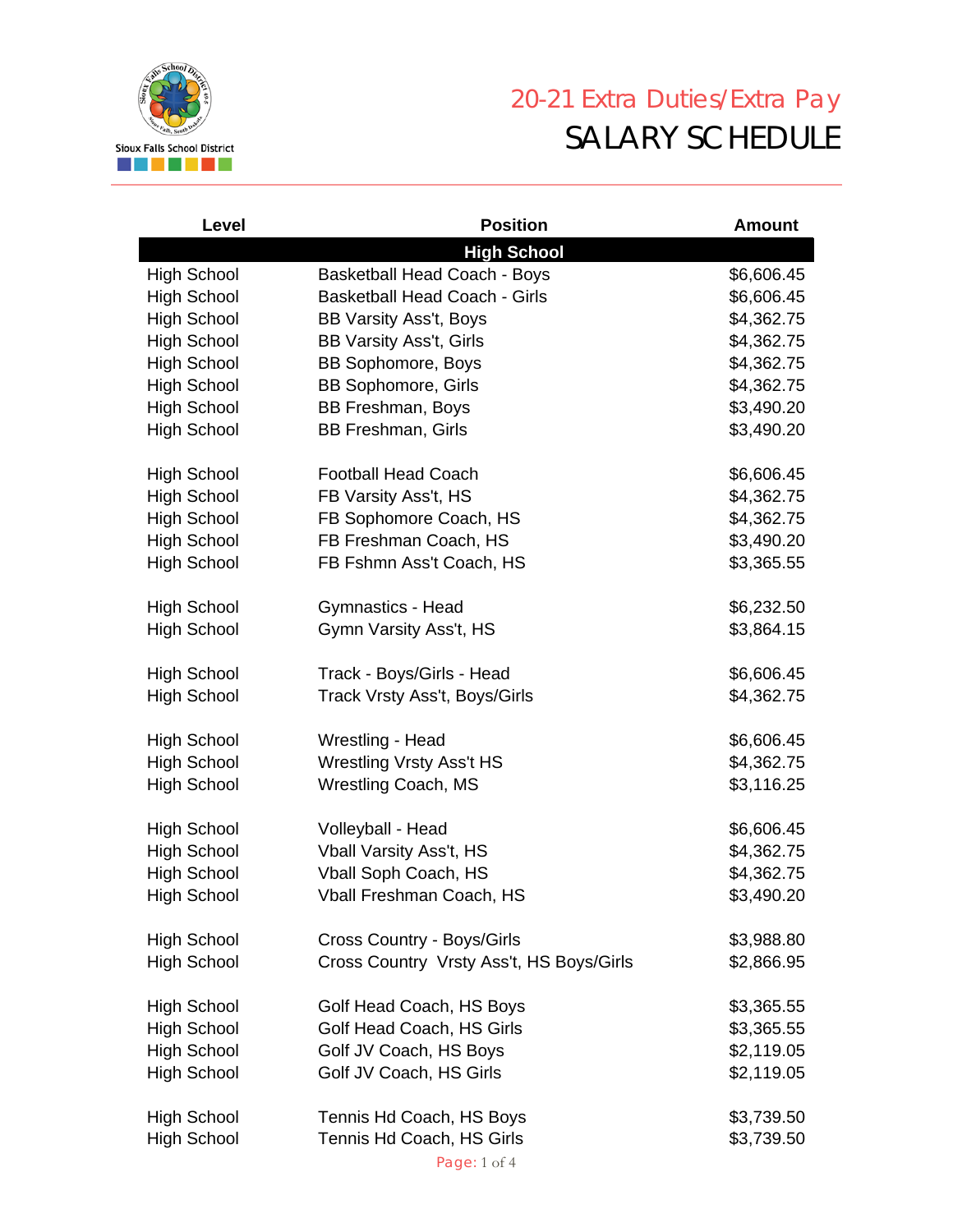| Level              | <b>Position</b>                                | <b>Amount</b> |
|--------------------|------------------------------------------------|---------------|
|                    | <b>High School</b>                             |               |
| <b>High School</b> | Tennis JV Coach, HS Boys                       | \$2,119.05    |
| <b>High School</b> | Tennis JV Coach, HS Girls                      | \$2,119.05    |
|                    |                                                |               |
| <b>High School</b> | Soccer Hd Coach, HS Boys                       | \$6,606.45    |
| <b>High School</b> | Soccer Hd Coach, HS Girls                      | \$6,606.45    |
| <b>High School</b> | Soccer JV Coach, HS Boys                       | \$4,362.75    |
| <b>High School</b> | Soccer JV Coach, HS Girls                      | \$4,362.75    |
|                    |                                                |               |
|                    |                                                |               |
| <b>High School</b> | Sideline Cheer Coach, Head HS                  | \$4,736.70    |
| <b>High School</b> | Sideline Cheer Coach, Ass't HS                 | \$3,988.80    |
| <b>High School</b> | <b>Competition Cheer Coach, Head HS</b>        | \$4,113.45    |
| <b>High School</b> | <b>Competition Cheer Coach, Ass't HS</b>       | \$2,243.70    |
|                    |                                                |               |
| <b>High School</b> | Performance Dance Coach/Advisor, HS            | \$1,994.40    |
| <b>High School</b> | <b>Competition Dance Coach, Head HS</b>        | \$3,988.80    |
| <b>High School</b> | <b>Competition Dance Coach, Ass't HS</b>       | \$2,119.05    |
|                    |                                                |               |
| <b>High School</b> | Drama-Artistic Director (25 pts/play, 3 plays) | \$9,348.75    |
| <b>High School</b> | State One-Act Play, HS                         | \$2,493.00    |
| <b>High School</b> | Drama Business Mgr, HS (9 pts/play, 3 plays)   | \$3,365.55    |
| <b>High School</b> | Drama Tech Director, HS (17 pts/play, 3 plays) | \$6,357.15    |
| <b>High School</b> | Drama Lights/Stage, HS                         | \$872.55      |
|                    |                                                |               |
| <b>High School</b> | <b>Orchestra Director</b>                      | \$6,357.15    |
| <b>High School</b> | <b>Band Director</b>                           | \$7,229.70    |
| <b>High School</b> | <b>Vocal Director</b>                          | \$7,229.70    |
| <b>High School</b> | <b>Assistant Orchestra Director</b>            | \$5,235.30    |
| <b>High School</b> | <b>Assistant Band Director</b>                 | \$5,983.20    |
| <b>High School</b> | <b>Assistant Vocal Director</b>                | \$5,983.20    |
| <b>High School</b> | <b>Assistant Vocal Dir (Partial) NTH</b>       | \$2,368.35    |
|                    |                                                |               |
| <b>High School</b> | Debate                                         | \$6,232.50    |
| <b>High School</b> | <b>Assistant Debate</b>                        | \$4,861.35    |
| <b>High School</b> | Oral Interpretation                            | \$5,609.25    |
| <b>High School</b> | <b>Assistant Oral Interpretation</b>           | \$3,614.85    |
|                    |                                                |               |
| <b>High School</b> | <b>Publications - Newspaper</b>                | \$5,235.30    |
| <b>High School</b> | <b>Publications - Annual Advisor</b>           | \$5,235.30    |
| <b>High School</b> | <b>Publications - Assistant Annual Advisor</b> | \$2,493.00    |
|                    |                                                |               |
| <b>High School</b> | <b>Student Council Advisor, HS</b>             | \$4,113.45    |
|                    |                                                |               |
| <b>High School</b> | <b>ULE Advisor</b>                             | \$3,490.20    |
|                    |                                                |               |
| <b>High School</b> | Department Chairs, HS                          | \$2,243.70    |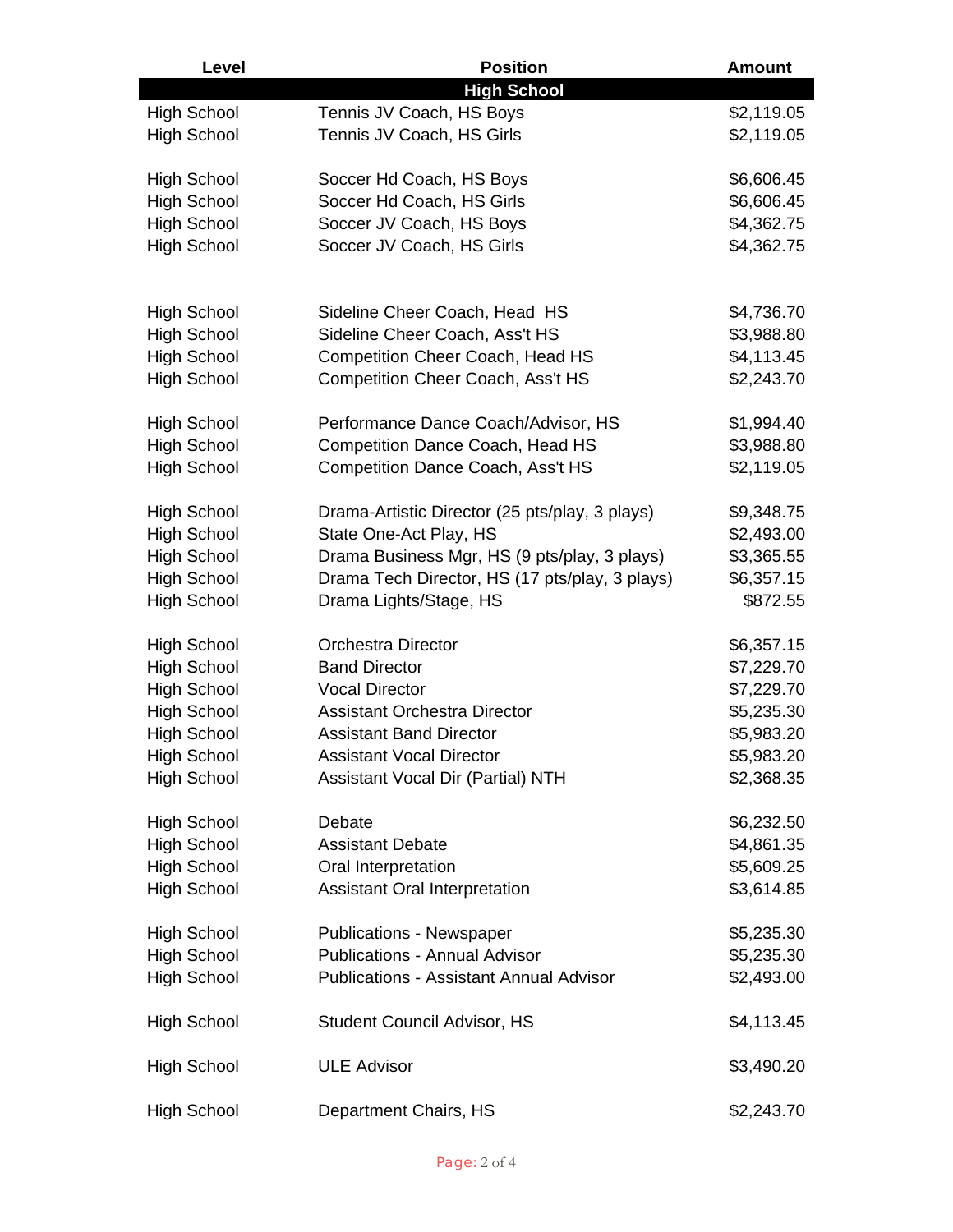| Level         | <b>Position</b>                            | <b>Amount</b> |
|---------------|--------------------------------------------|---------------|
|               | <b>Middle School</b>                       |               |
| Middle School | BB 7th Gr Coach, Boys                      | \$1,745.10    |
| Middle School | BB 7th Gr Coach, Girls                     | \$1,745.10    |
| Middle School | BB 8th Gr Coach, Boys                      | \$1,745.10    |
| Middle School | BB 8th Gr Coach, Girls                     | \$1,745.10    |
| Middle School | Cross Country MS Coach, Boys/Girls         | \$1,745.10    |
| Middle School | FB 7th Gr Coach                            | \$1,994.40    |
| Middle School | FB 8th Gr Coach                            | \$1,994.40    |
| Middle School | Track 7th Gr Coach, Boys                   | \$1,745.10    |
| Middle School | Track 7th Gr Coach, Girls                  | \$1,745.10    |
| Middle School | Track 8th Gr Coach, Boys                   | \$1,745.10    |
| Middle School | Track 8th Gr Coach, Girls                  | \$1,745.10    |
| Middle School | <b>Vball 7th Gr Coach</b>                  | \$1,745.10    |
| Middle School | <b>Vball 8th Gr Coach</b>                  | \$1,745.10    |
| Middle School | <b>Additional MS Coaches</b>               | \$1,745.10    |
| Middle School | Orchestra Director, MS                     | \$4,113.45    |
| Middle School | <b>Band Director, MS</b>                   | \$4,612.05    |
| Middle School | Vocal Director, MS                         | \$4,612.05    |
| Middle School | Orchestra Director - Partial, MS           | \$2,368.35    |
| Middle School | <b>Band Director - Partial, MS</b>         | \$2,368.35    |
| Middle School | Vocal Director - Partial, MS               | \$2,368.35    |
| Middle School | <b>Student Council Advisor, MS</b>         | \$3,240.90    |
| Middle School | Team Leader - MS                           | \$2,119.05    |
| Middle School | Special Ed Team Coord - MS                 | \$2,119.05    |
| Middle School | <b>SAT Coordinator, MS</b>                 | \$1,869.75    |
| Middle School | Athletic Coord, MS Boys/Girls (9pts/month) | \$9,972.00    |